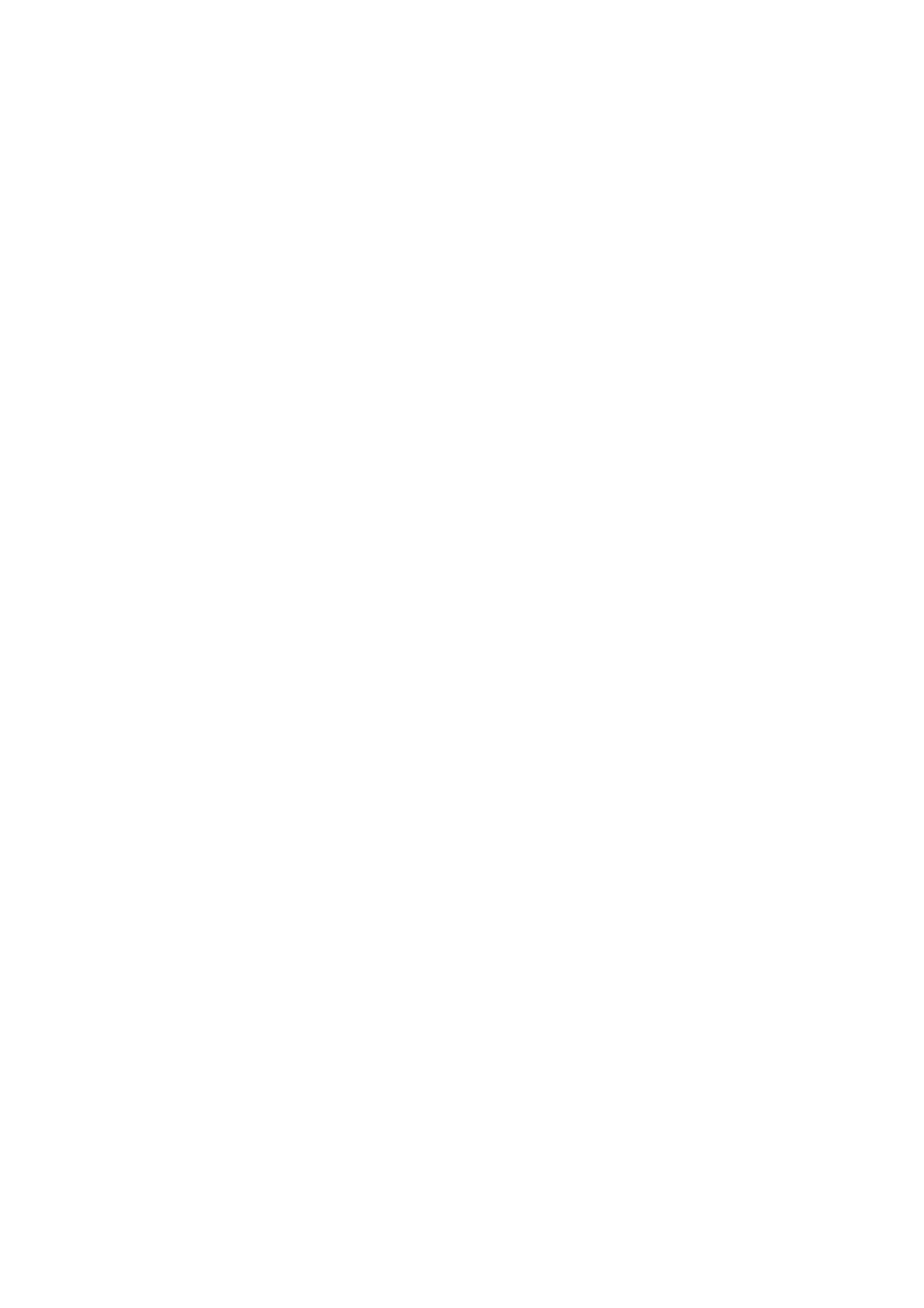Securing your virtual environment

Jiri Herrmann Red Hat Customer Content Services jherrman@redhat.com

Yehuda Zimmerman Red Hat Customer Content Services yzimmerm@redhat.com

Scott Radvan Red Hat Customer Content Services

Tahlia Richardson Red Hat Customer Content Services

Paul Moore Red Hat Engineering

Kurt Seifried Red Hat Engineering

David Jorm Red Hat Engineering

Thanks go to the following people for enabling the creation of this guide: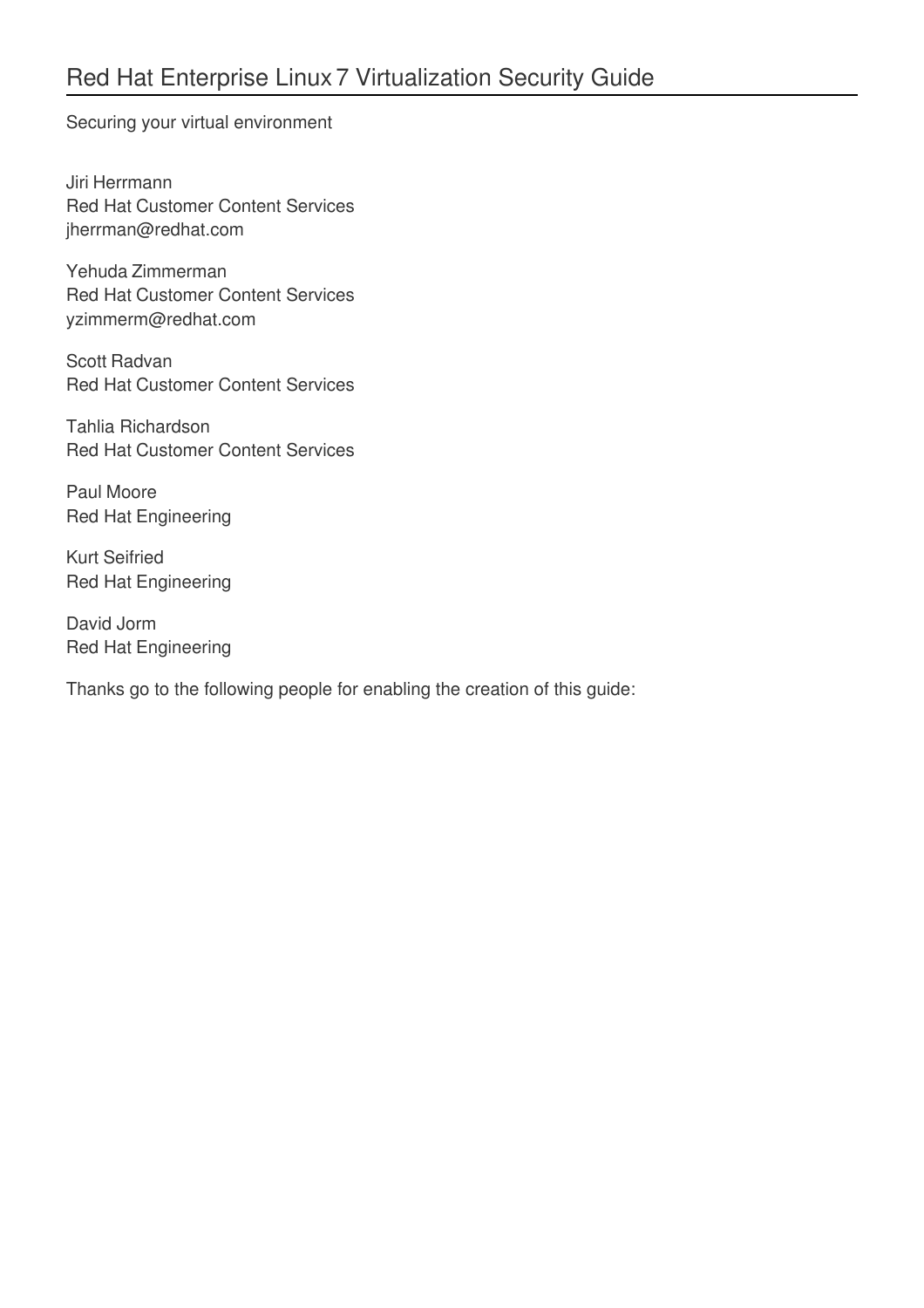### **Legal Notice**

Copyright © 2018 Red Hat, Inc.

This document is licensed by Red Hat under the Creative Commons [Attribution-ShareAlike](http://creativecommons.org/licenses/by-sa/3.0/) 3.0 Unported License. If you distribute this document, or a modified version of it, you must provide attribution to Red Hat, Inc. and provide a link to the original. If the document is modified, all Red Hat trademarks must be removed.

Red Hat, as the licensor of this document, waives the right to enforce, and agrees not to assert, Section 4d of CC-BY-SA to the fullest extent permitted by applicable law.

Red Hat, Red Hat Enterprise Linux, the Shadowman logo, JBoss, OpenShift, Fedora, the Infinity logo, and RHCE are trademarks of Red Hat, Inc., registered in the United States and other countries.

Linux ® is the registered trademark of Linus Torvalds in the United States and other countries.

Java ® is a registered trademark of Oracle and/or its affiliates.

XFS ® is a trademark of Silicon Graphics International Corp. or its subsidiaries in the United States and/or other countries.

MySQL ® is a registered trademark of MySQL AB in the United States, the European Union and other countries.

Node.js ® is an official trademark of Joyent. Red Hat Software Collections is not formally related to or endorsed by the official Joyent Node.js open source or commercial project.

The OpenStack ® Word Mark and OpenStack logo are either registered trademarks/service marks or trademarks/service marks of the OpenStack Foundation, in the United States and other countries and are used with the OpenStack Foundation's permission. We are not affiliated with, endorsed or sponsored by the OpenStack Foundation, or the OpenStack community.

All other trademarks are the property of their respective owners.

### **Abstract**

This guide provides an overview of virtualization security technologies provided by Red Hat. It also provides recommendations for securing hosts, guests, and shared infrastructure and resources in virtualized environments.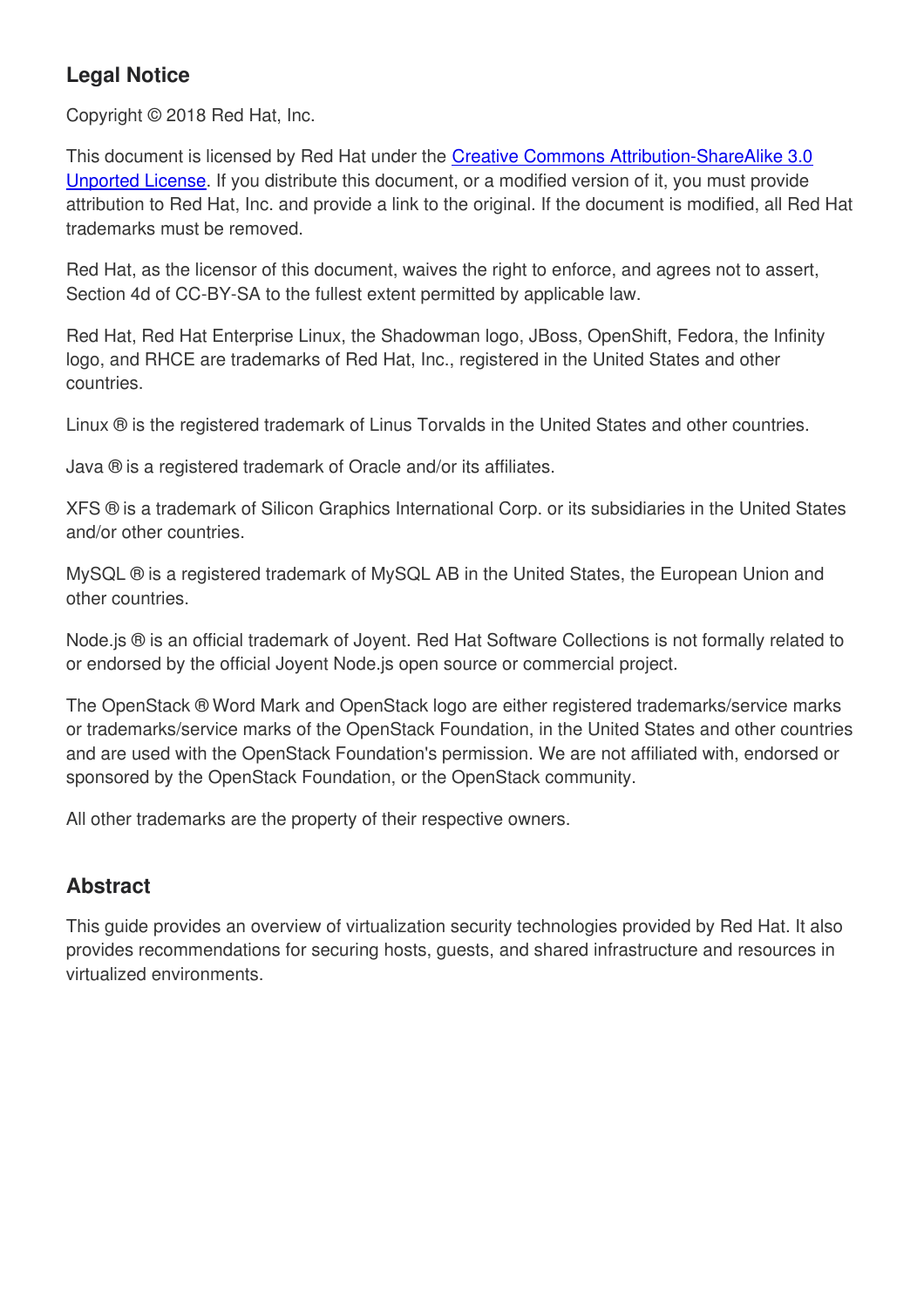### **Table of Contents**

| 1.1. VIRTUALIZED AND NON-VIRTUALIZED ENVIRONMENTS<br>1.2. WHY VIRTUALIZATION SECURITY MATTERS                                   | 3<br>$\overline{4}$      |
|---------------------------------------------------------------------------------------------------------------------------------|--------------------------|
| 2.1. SECURING THE HOST PHYSICAL MACHINE<br>2.2. CLIENT ACCESS CONTROL<br>2.3. SPECIAL CONSIDERATIONS FOR PUBLIC CLOUD OPERATORS | 5<br>6<br>$\overline{7}$ |
|                                                                                                                                 | 9                        |
| 3.1. WHY GUEST SECURITY MATTERS                                                                                                 | 9                        |
| 3.2. GUEST SECURITY RECOMMENDED PRACTICES                                                                                       | 9                        |
| 3.3. KERNEL ADDRESS SPACE RANDOMIZATION                                                                                         | 9                        |
|                                                                                                                                 | 11                       |
| 4.1. INTRODUCTION                                                                                                               | 11                       |
| 4.2. SELINUX AND MANDATORY ACCESS CONTROL (MAC)                                                                                 | 11                       |
| 4.3. SVIRT CONFIGURATION                                                                                                        | 12                       |
| 4.4. SVIRT LABELING                                                                                                             | 13                       |
|                                                                                                                                 | 17                       |
| 5.1. NETWORK SECURITY OVERVIEW                                                                                                  | 17                       |
| 5.2. NETWORK SECURITY RECOMMENDED PRACTICES                                                                                     | 17                       |
|                                                                                                                                 | 18                       |
| A.1. SELINUX AND SVIRT                                                                                                          | 18                       |
| A.2. VIRTUALIZATION SECURITY                                                                                                    | 18                       |
|                                                                                                                                 |                          |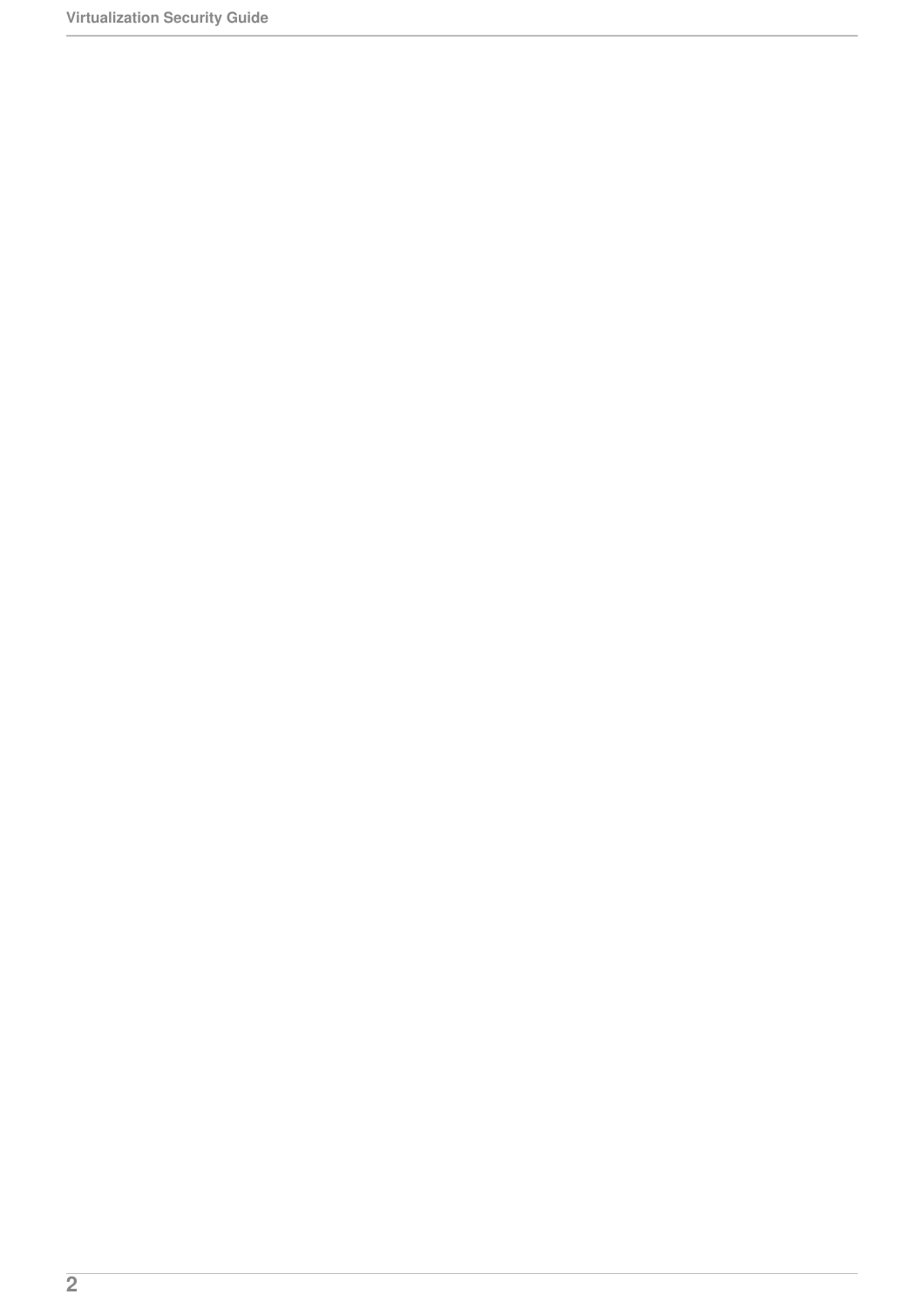# <span id="page-6-0"></span>**CHAPTER 1. INTRODUCTION**

### <span id="page-6-1"></span>**1.1. VIRTUALIZED AND NON-VIRTUALIZED ENVIRONMENTS**

A virtualized environment presents opportunities for both the discovery of new attack vectors and the refinement of existing exploits that may not previously have presented value to an attacker. Therefore, it is important to take steps to ensure the security of both the physical hosts and the guests running on them when creating and maintaining virtual machines.

#### **Non-Virtualized Environment**

In a non-virtualized environment, hosts are separated from each other physically and each host has a self-contained environment, which consists of services such as a web server, or a DNS server. These services communicate directly to their own user space, host kernel and physical host, offering their services directly to the network.



#### **Figure 1.1. Non-Virtualized Environment**

#### **Virtualized Environment**

In a virtualized environment, several operating systems can be housed (as guest virtual machines) within a single host kernel and physical host.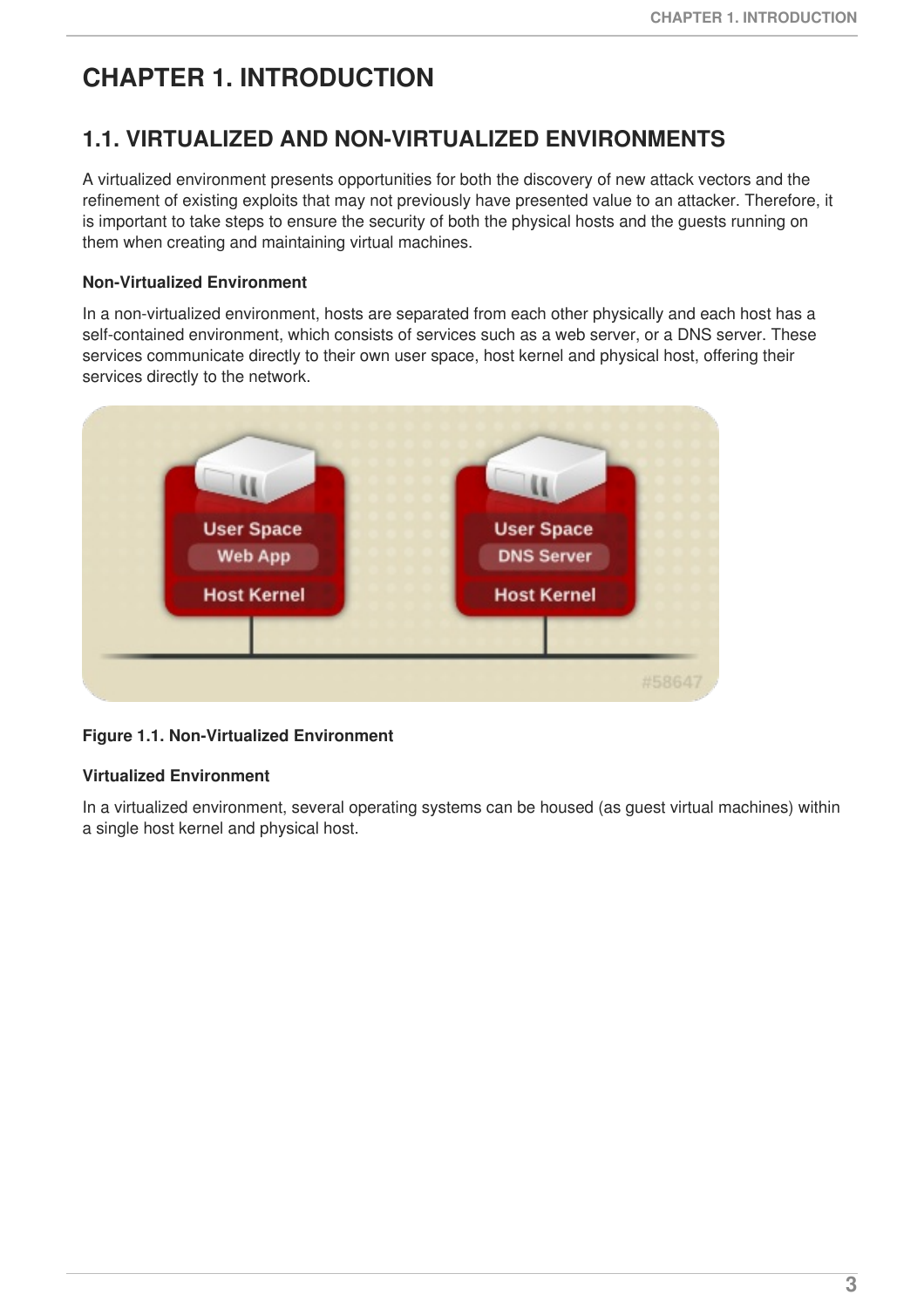

#### **Figure 1.2. Virtualized Environment**

When services are not virtualized, machines are physically separated. Any exploit is, therefore, usually contained to the affected machine, with the exception of network attacks. When services are grouped together in a virtualized environment, extra vulnerabilities emerge in the system. If a security flaw exists in the hypervisor that can be exploited by a guest instance, this guest may be able to attack the host, as well as other guests running on that host.

### <span id="page-7-0"></span>**1.2. WHY VIRTUALIZATION SECURITY MATTERS**

Deploying virtualization in your infrastructure provides many benefits, but can also introduce new risks. Virtualized resources and services should be deployed with the following security considerations:

- The host and hypervisor become prime targets; they are often a single point of failure for guests and data.
- Virtual machines can interfere with each other in undesirable ways. If no access controls are in place to help prevent this, one malicious guest can bypass a vulnerable hypervisor and directly access other resources on the host system, such as the storage of other guests.
- Resources and services can become difficult to track and maintain; with rapid deployment of virtualized systems comes an increased need for management of resources, including sufficient patching, monitoring and maintenance.
- Resources such as storage can be spread across, and dependent upon, several machines. This can lead to overly complex environments and poorly managed and maintained systems.
- Virtualization does not remove any of the traditional security risks present in your environment; the entire solution stack, not just the virtualization layer, must be secured.

This guide aims to assist you in mitigating your security risks by offering a number of virtualization recommended practices for Red Hat Enterprise Linux that will help you secure your virtualized infrastructure.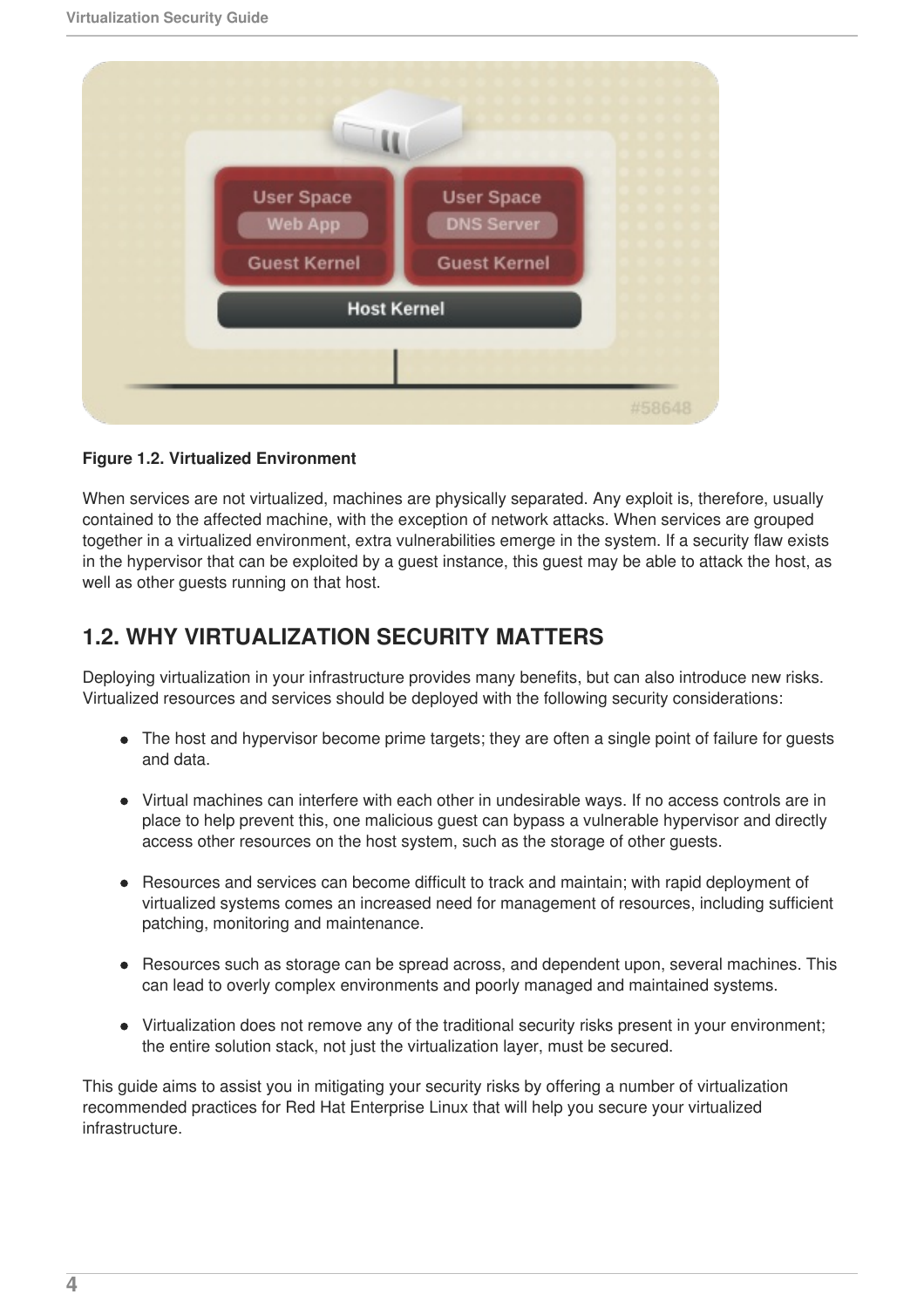# <span id="page-8-0"></span>**CHAPTER 2. HOST SECURITY**

When deploying virtualization technologies on a Red Hat Enterprise Linux system, the host is responsible for managing and controlling access to the physical devices, storage, and network, but also to all virtualized guests. If the host system is compromised, the guests and their data become vulnerable as well.

Therefore, securing the Red Hat Enterprise Linux host system is the first step towards ensuring a secure virtualization platform.

# <span id="page-8-1"></span>**2.1. SECURING THE HOST PHYSICAL MACHINE**

The following tasks and tips can assist you with securing and ensuring reliability, as well increasing the performance, of your Red Hat Enterprise Linux host.

Ensure that SELinux is configured properly for your installation and is operating in enforcing mode:

```
# setenforce 1
```
In addition to being a good security practice, the advanced virtualization security functionality provided by sVirt relies on SELinux. See [Chapter](#page-16-1) 4, *sVirt* for more information on SELinux and sVirt.

- Remove or disable any unnecessary services such as **AutoFS**, **NFS**, **FTP**, **HTTP**, **NIS**, **telnetd**, or **sendmail**.
- Only add the minimum number of user accounts needed for platform management on the server and remove unnecessary user accounts. Limit direct access to the system to only those users who have a need to manage the system. Consider disallowing shared root access and instead use tools such as **sudo** to grant privileged access to administrators based on their administrative roles.
- Avoid running any unessential applications on your host. Running applications on the host may impact virtual machine performance and can affect server stability. Any application that may crash the server will also cause all virtual machines on the server to fail. In addition, vulnerable applications can become vectors for an attack on the host.
- Use a central location for virtual machine installations and images. Virtual machine images should be stored under **/var/lib/libvirt/images/**. If you are using a different directory for your virtual machine images make sure you add the directory to your SELinux policy and relabel it before starting the installation. Use of shareable, network storage in a central location is highly recommended.
- Run only the services necessary to support the use and management of your quest systems. If you need to provide additional services, such as file or print services, consider running those services on a Red Hat Enterprise Linux guest.
- Ensure that auditing is [enabled](https://libvirt.org/auditlog.html) on the host system and that libvirt is configured to generate audit records. When auditing is enabled, libvirt generates audit records for changes to guest configuration and start/stop events, which can help you track the guest's state. In addition, the libvirt audit events can also be viewed using the specialized **auvirt** utility. For more information, use the **man auvirt** command.
- Ensure that any remote management of the system takes place only over secured network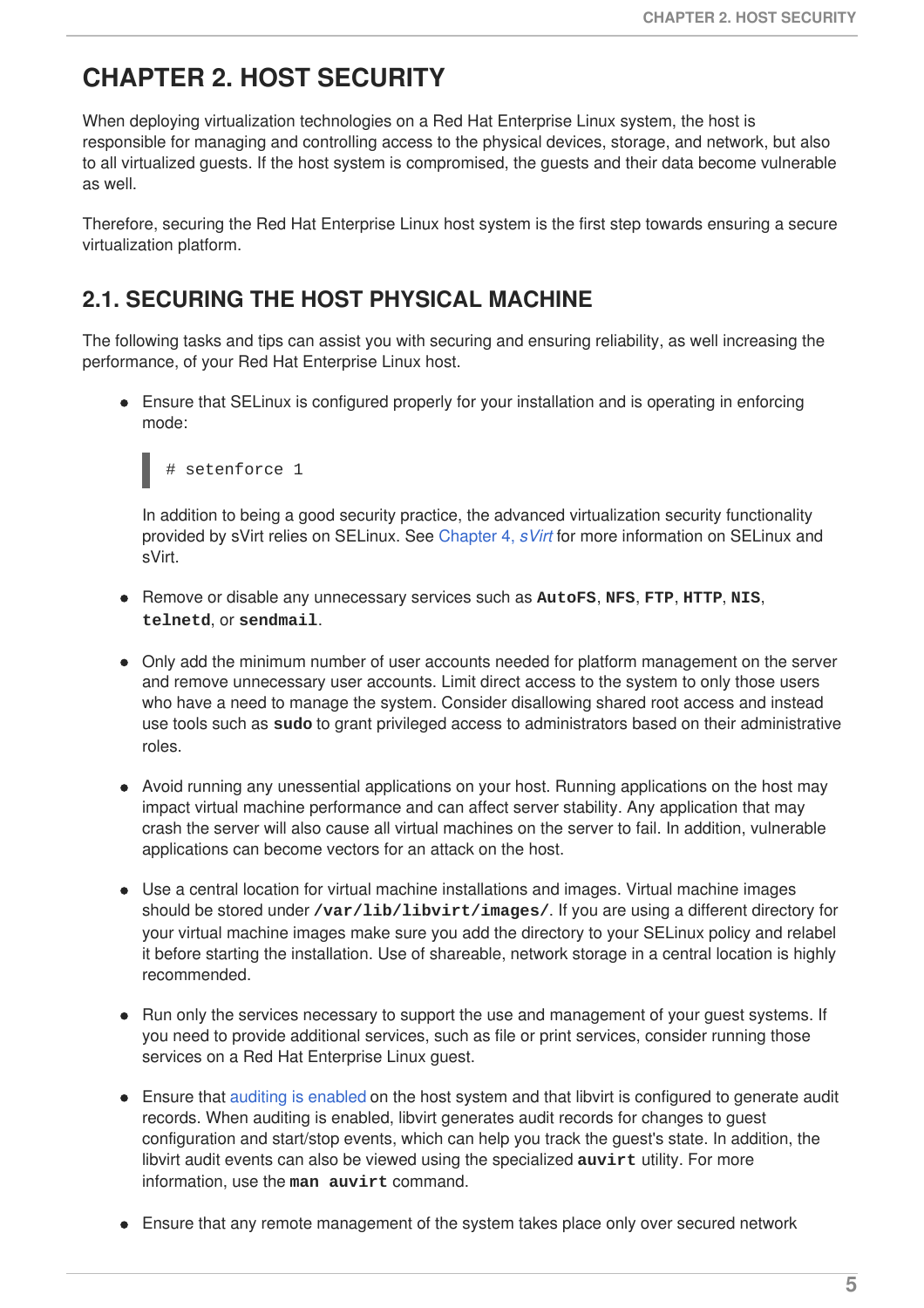channels. Utilities such as SSH and network protocols such as TLS or SSL provide both authentication and data encryption to help ensure that only approved administrators can manage the system remotely.

- Ensure that the firewall is configured properly for your installation and is activated at boot. Only network ports needed for the use and management of the system should be allowed.
- Do not grant guests with direct access to entire disks or block devices (for example, **/dev/sdb**); instead, use partitions (for example, **/dev/sdb1**) or LVM volumes for guest storage.
- Attaching a USB device, Physical Function or physical device when SR-IOV is not available to a virtual machine could provide access to the device which is sufficient enough to overwrite that device's firmware. This presents a potential security issue by which an attacker could overwrite the device's firmware with malicious code and cause problems when moving the device between virtual machines or at host boot time.

It is advised to use SR-IOV Virtual Function device assignment where applicable.



### **NOTE**

For more security tips and [instructions](https://access.redhat.com/documentation/en-US/Red_Hat_Enterprise_Linux/7/html/Security_Guide/index.html) for your host system, see the *Red Hat Enterprise Linux Security Guide*.

# <span id="page-9-0"></span>**2.2. CLIENT ACCESS CONTROL**

libvirt's client access control framework allows system administrators to setup fine-grained permission rules across client users, managed objects, and API operations. This allows client connections to be locked down to a minimal set of privileges.

In the default configuration, the **libvirtd** daemon has three levels of access control:

- 1. All connections start off in an unauthenticated state, where the only API operations allowed are those required to complete authentication.
- 2. After successful authentication, a connection either has full, unrestricted access to all libvirt API calls, or is locked down to only "read only" operations, according to what socket the client connection originated on.
- 3. The access control framework allows authenticated connections to have fine-grained permission rules to be defined by the administrator.

Every API call in libvirt has a set of permissions that will be validated against the object being used. Further permissions will also be checked if certain flags are set in the API call. In addition to checks on the object passed in to an API call, some methods will filter their results.

#### **2.2.1. Access Control Drivers**

The access control framework is designed as a pluggable system to enable future integration with arbitrary access control technologies. By default, the **none** driver is used, which performs no access control checks at all. Currently, libvirt provides support for using polkit as a real access control driver. To learn how to use the polkit access driver see the configuration [documentation](http://libvirt.org/aclpolkit.html).

The access driver is configured in the **/etc/libvirt/libvirtd.conf** configuration file, using the *access\_drivers* parameter. This parameter accepts an array of access control driver names. If more than one access driver is requested, then all must succeed in order for access to be granted. To enable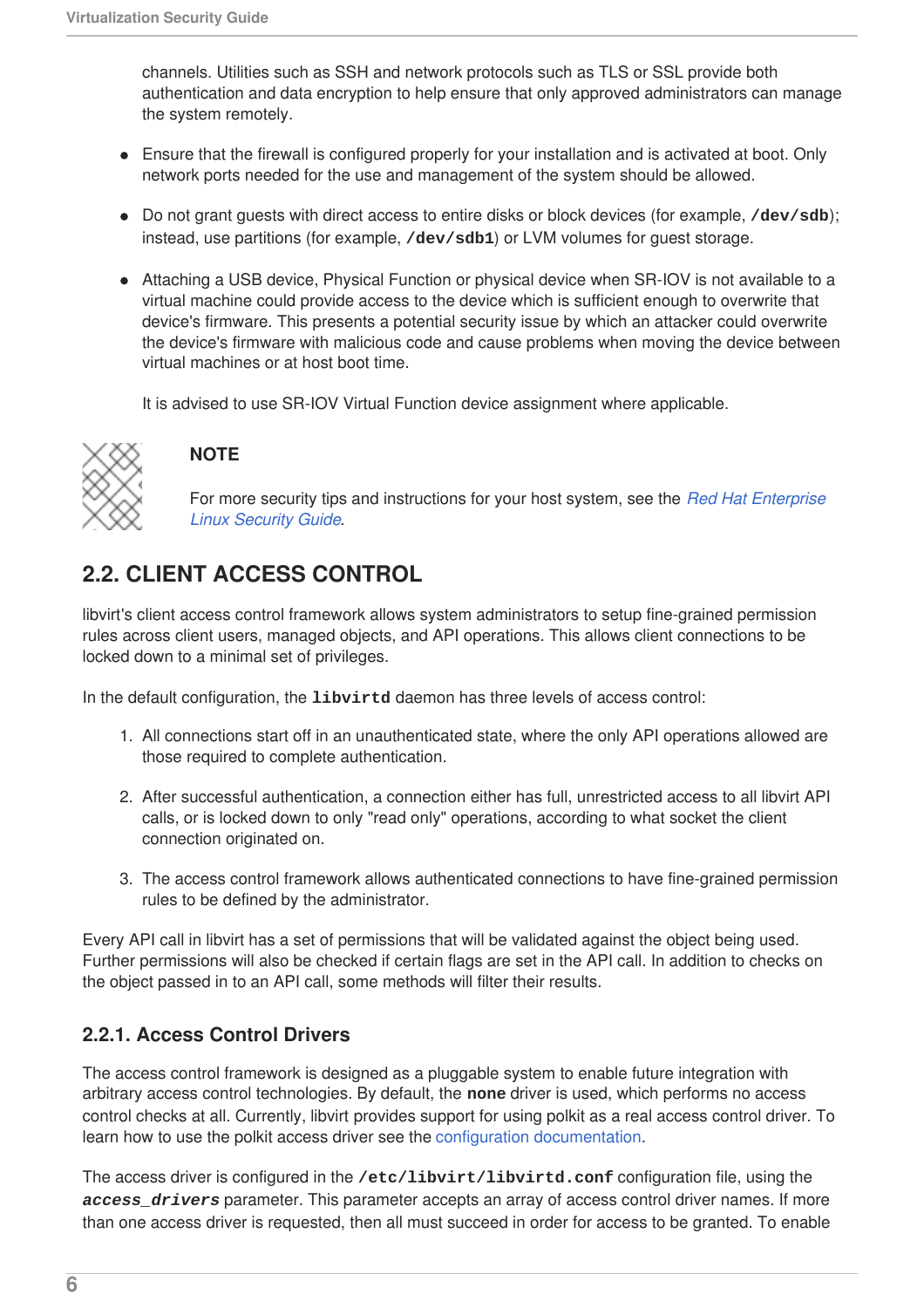'polkit' as the driver, use the **augtool** command:

```
# augtool -s set '/files/etc/libvirt/libvirtd.conf/access_drivers[1]'
polkit
```
To set the driver back to the default (no access control), enter the following command:

# augtool -s rm /files/etc/libvirt/libvirtd.conf/access\_drivers

For the changes made to **libvirtd.conf** to take effect, restart the **libvirtd** service.

# systemctl restart libvirtd.service

#### **2.2.2. Objects and Permissions**

libvirt applies access control to all the main object types in its API. Each object type, in turn, has a set of permissions defined. To determine what permissions are checked for a specific API call, consult the API reference manual documentation for the API in question. For the complete list of objects and permissions, see [libvirt.org.](http://libvirt.org/acl.html)

#### **2.2.3. Security Concerns when Adding Block Devices to a Guest**

The host physical machine should not use file system labels to identify file systems in the **fstab** file, the **initrd** file or on the kernel command line. Doing so presents a security risk if guest virtual machines have write access to whole partitions or LVM volumes, because a guest virtual machine could potentially write a file-system label belonging to the host physical machine, to its own block device storage. Upon reboot of the host physical machine, the host physical machine could then mistakenly use the guest virtual machine's disk as a system disk, which would compromise the host physical machine system.

It is preferable to use the UUID of a device to identify it in the **/etc/fstab** file, the **/dev/initrd** file, or on the kernel command line.

Guest virtual machines should not be given write access to entire disks or block devices (for example, **/dev/sdb**). Guest virtual machines with access to entire block devices may be able to modify volume labels, which can be used to compromise the host physical machine system. Use partitions (for example, **/dev/sdb1**) or LVM volumes to prevent this problem. See LVM [Administration](https://access.redhat.com/documentation/en-US/Red_Hat_Enterprise_Linux/7/html/Logical_Volume_Manager_Administration/LVM_CLI.html) with CLI Commands or LVM [Configuration](https://access.redhat.com/documentation/en-US/Red_Hat_Enterprise_Linux/7/html/Logical_Volume_Manager_Administration/LVM_examples.html) Examples for information on LVM administration and configuration examples.

If you are using raw access to partitions, for example **/dev/sdb1** or raw disks such as **/dev/sdb,** you should configure LVM to only scan disks that are safe, using the **global\_filter** setting. See the Logical Volume Manager [Administration](https://access.redhat.com/documentation/en-US/Red_Hat_Enterprise_Linux/7/html/Logical_Volume_Manager_Administration/lvmconf_file.html) Guide for an example of an LVM configuration script using the **global\_filter** command.

### <span id="page-10-0"></span>**2.3. SPECIAL CONSIDERATIONS FOR PUBLIC CLOUD OPERATORS**

Public cloud service providers are exposed to a number of security risks beyond that of the traditional virtualization user. Virtual guest isolation, both between the host and guest as well as between guests, is critical due to the threat of malicious guests and the requirements on customer data confidentiality and integrity across the virtualization infrastructure.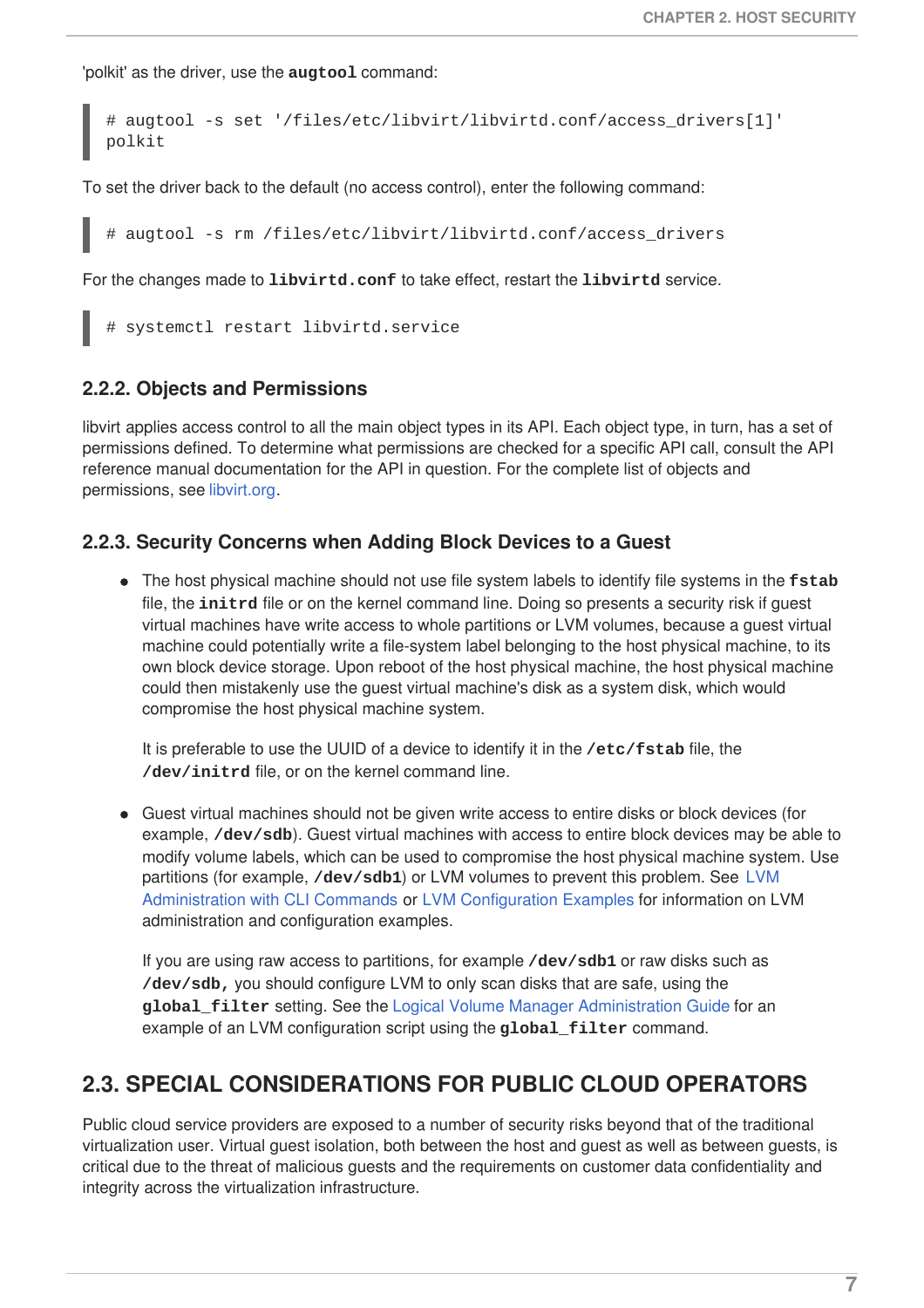In addition to the Red Hat Enterprise Linux virtualization recommended practices previously listed, public cloud operators should also consider the following items:

- Disallow any direct hardware access from the guest. PCI, USB, FireWire, Thunderbolt, eSATA, and other device passthrough mechanisms make management difficult and often rely on the underlying hardware to enforce separation between the guests.
- Isolate the cloud operator's private management network from the customer guest network, and customer networks from one another, so that:
	- The guests cannot access the host systems over the network.
	- One customer cannot access another customer's guest systems directly through the cloud provider's internal network.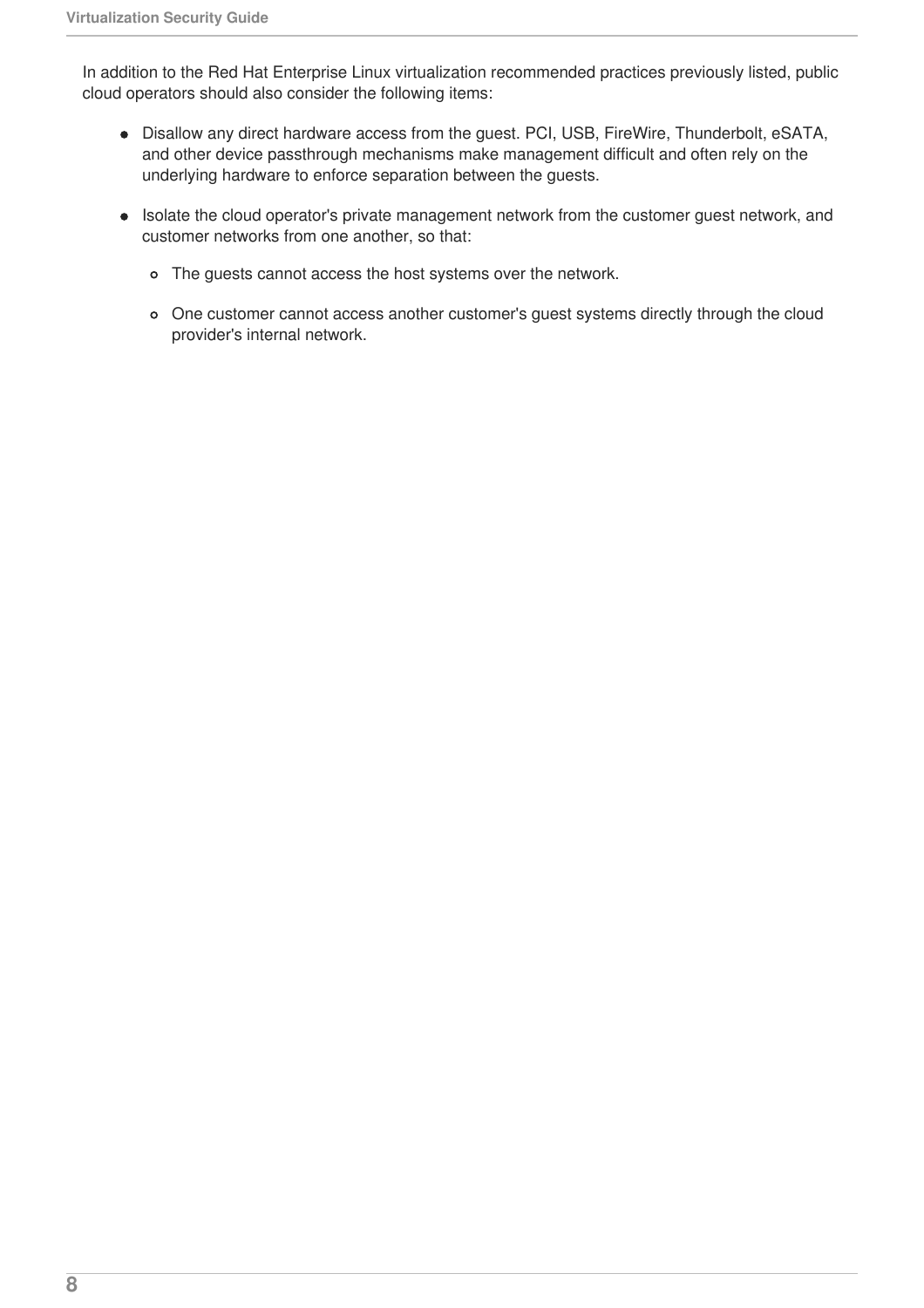# <span id="page-12-0"></span>**CHAPTER 3. GUEST SECURITY**

## <span id="page-12-1"></span>**3.1. WHY GUEST SECURITY MATTERS**

While the security of the host system is critical in ensuring the security of the guests running on the host, it does not remove the need for properly securing the individual guest machines. All of the security risks associated with a conventional, non-virtualized system still exist when the system is run as a virtualized guest. Any resources accessible to the guest system, such as critical business data or sensitive customer information, could be made vulnerable if the guest system were to be compromised.

## <span id="page-12-2"></span>**3.2. GUEST SECURITY RECOMMENDED PRACTICES**

All of the recommended practices for securing a Red Hat Enterprise Linux system documented in the *Red Hat Enterprise Linux Security Guide* apply to conventional, non-virtualized systems as well as systems installed as a virtualized guest. However, there are a few security practices which are of critical importance when running guests in a virtualized environment:

- With all management of the guest likely taking place remotely, ensure that the management of the system takes place only over secured network channels. Tools such as SSH and network protocols such as TLS or SSL provide both authentication and data encryption to ensure that only approved administrators can manage the system remotely.
- Some virtualization technologies use special guest agents or drivers to enable some virtualization specific features. Ensure that these agents and applications are secured using the standard Red Hat Enterprise Linux security features, such as SELinux.
- In virtualized environments, a greater risk exists of sensitive data being accessed outside the protection boundaries of the guest system. Protect stored sensitive data using encryption tools such as **dm-crypt** and **GnuPG**; although special care needs to be taken to ensure the confidentiality of the encryption keys.



### **NOTE**

Using page deduplication technology such as Kernel Same-page Merging (KSM) may introduce side channels that could potentially be used to leak information across guests. In situations where this is a concern, KSM can be disabled either globally or on a per-guest basis. For more information about KSM, see the Red Hat Enterprise Linux 7 [Virtualization](https://access.redhat.com/documentation/en-US/Red_Hat_Enterprise_Linux/7/html/Virtualization_Tuning_and_Optimization_Guide/index.html) Tuning and Optimization Guide.

### <span id="page-12-3"></span>**3.3. KERNEL ADDRESS SPACE RANDOMIZATION**

Red Hat Enterprise Linux 7.5 and later include the Kernel Address Space Randomization (KASLR) feature for KVM guest virtual machines. KASLR enables randomizing the physical and virtual address at which the kernel image is decompressed, and thus prevents guest security exploits based on the location of kernel objects.

KASLR is activated by default, but can be deactivated on a specific guest by adding the **nokaslr** string to the guest's kernel command line. To edit the guest boot options, use the following command, where *guestname* is the name of your guest:

# virt-edit -d *guestname* /etc/default/grub

Afterwards, modify the **GRUB\_CMDLINE\_LINUX** line, for example: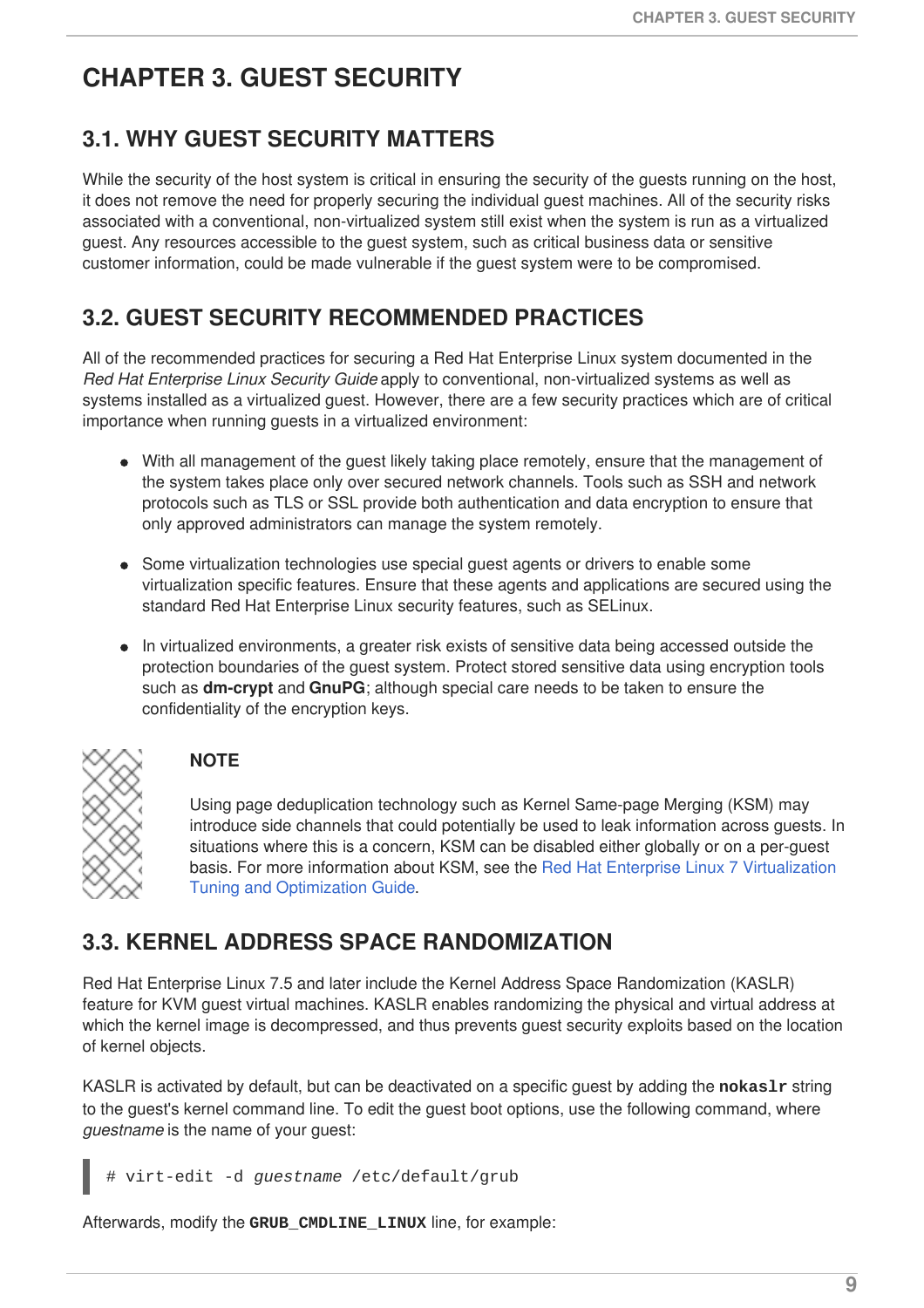GRUB\_CMDLINE\_LINUX="rd.lvm.lv=rhel/root rd.lvm.lv=rhel/swap rhgb quiet nokaslr"



#### **IMPORTANT**

Guest dump files created from guests that are not readable by the **crash** utility. To fix this, add the **<vmcoreinfo/>** element to the **<features>** section of the XML configuration files of your guests.

Note, however, that [migrating](https://access.redhat.com/documentation/en-us/red_hat_enterprise_linux/7/html/virtualization_deployment_and_administration_guide/chap-kvm_live_migration) guests with **<vmcoreinfo/>** fails if the destination host is using an OS that does not support **<vmcoreinfo/>**. These include Red Hat Enterprise Linux 7.4 and earlier, as well as Red Hat Enterprise Linux 6.9 and earlier.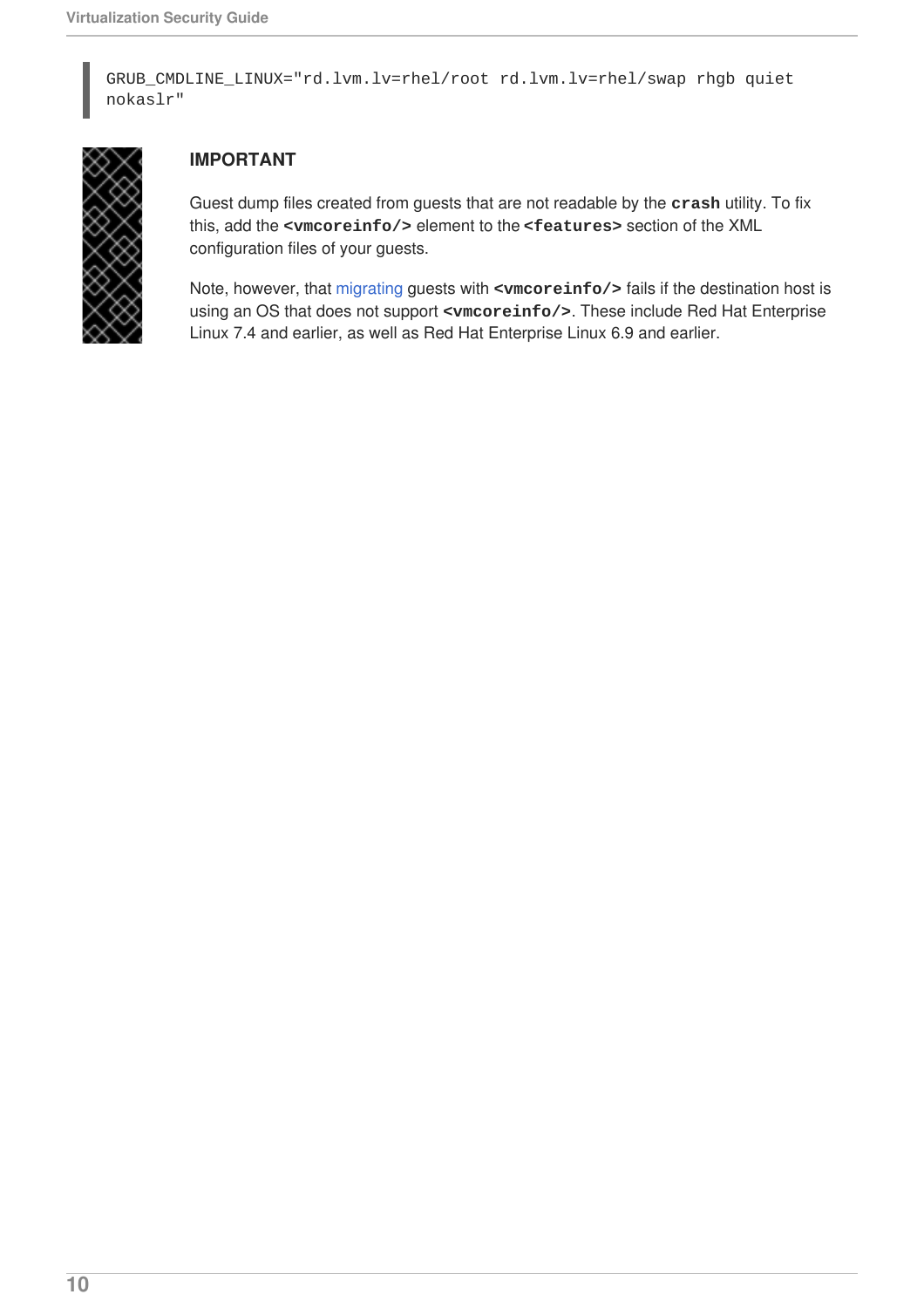# <span id="page-14-0"></span>**CHAPTER 4. SVIRT**

# <span id="page-14-1"></span>**4.1. INTRODUCTION**

Since virtual machines under KVM are implemented as Linux processes, KVM uses the standard Linux security model to provide isolation and resource controls. The Linux kernel includes Security-Enhanced Linux (SELinux) to add mandatory access control (MAC), multi-level security (MLS) and multi-category security (MCS) through a flexible and customizable security policy. SELinux provides strict resource isolation and confinement for processes running on top of the Linux kernel, including virtual machine processes. The sVirt project builds upon SELinux to further enable virtual machine isolation and controlled sharing. For example, fine-grained permissions could be applied to group virtual machines together to share resources.

From a security point of view, the hypervisor is a likely target for attackers, as a compromised hypervisor can lead to the all virtual machines running on the host system. Integrating SELinux into virtualization technologies helps improve hypervisor security against malicious virtual machines trying to gain access to the host system or other virtual machines.

The following image represents SELinux isolating guests, which limits the ability for a compromised hypervisor (or guest) to launch further attacks, or to extend to another instance:



**Figure 4.1. Attack path isolated by SELinux**



#### **NOTE**

For more information on SELinux, refer to the Red Hat Enterprise Linux SELinux Users and [Administrators](https://access.redhat.com/documentation/en-US/Red_Hat_Enterprise_Linux/7/html/SELinux_Users_and_Administrators_Guide/index.html) Guide.

### <span id="page-14-2"></span>**4.2. SELINUX AND MANDATORY ACCESS CONTROL (MAC)**

Security-Enhanced Linux (SELinux) is an implementation of MAC in the Linux kernel, checking for allowed operations after standard discretionary access controls (DAC) are checked. SELinux can enforce a user-customizable security policy on running processes and their actions, including attempts to access file system objects. Enabled by default in Red Hat Enterprise Linux, SELinux limits the scope of potential damage that can result from the exploitation of vulnerabilities in applications and system services, such as the hypervisor.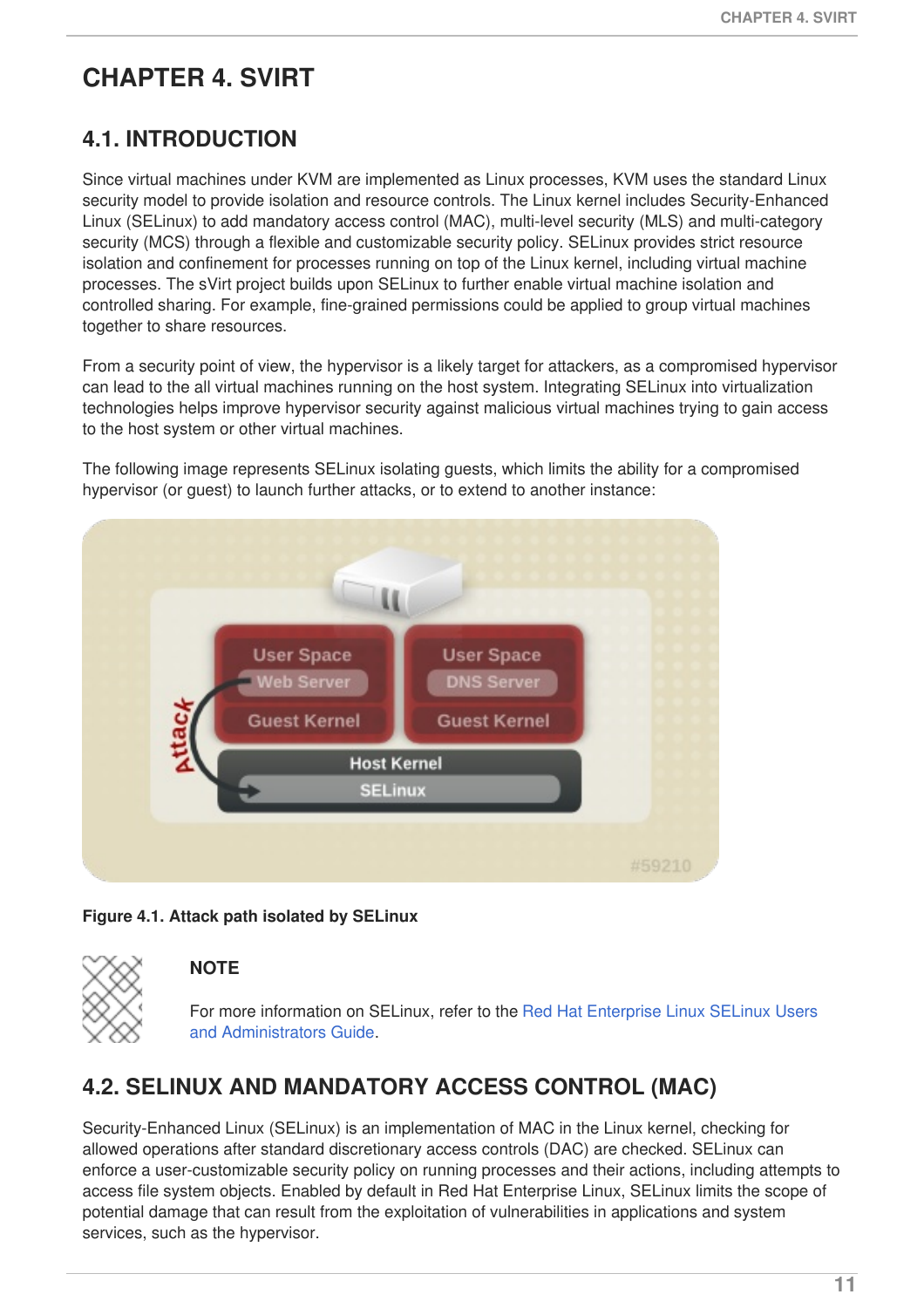sVirt integrates with libvirt, a virtualization management abstraction layer, to provide a MAC framework for virtual machines. This architecture allows all virtualization platforms supported by libvirt and all MAC implementations supported by sVirt to interoperate.

### <span id="page-15-0"></span>**4.3. SVIRT CONFIGURATION**

SELinux Booleans are variables that can be toggled on or off, quickly enabling or disabling features or other special conditions. Booleans can be toggled by running either **setsebool** *boolean\_name* **{on|off}** for a temporary change, or **setsebool -P** *boolean\_name* **{on|off}** to make the change persistent across reboots.

The following table shows the SELinux Boolean values that affect KVM when launched by libvirt. The current state of these booleans (on or off) can be found by running the command **getsebool -a|grep virt**.

| <b>SELinux Boolean</b>     | <b>Description</b>                                                                |
|----------------------------|-----------------------------------------------------------------------------------|
| staff_use_svirt            | Enables staff users to create and transition to sVirt<br>domains.                 |
| unprivuser_use_svirt       | Enables unprivileged users to create and transition to<br>sVirt domains.          |
| virt_sandbox_use_audit     | Enables sandbox containers to send audit messages.                                |
| virt_sandbox_use_netlink   | Enables sandbox containers to use netlink system<br>calls.                        |
| virt_sandbox_use_sys_admin | Enables sandbox containers to use sys_admin<br>system calls, such as mount.       |
| virt_transition_userdomain | Enables virtual processes to run as user domains.                                 |
| virt_use_comm              | Enables virt to use serial/parallel communication<br>ports.                       |
| virt_use_execmem           | Enables confined virtual guests to use executable<br>memory and executable stack. |
| virt_use_fusefs            | Enables virt to read FUSE mounted files.                                          |
| virt_use_nfs               | Enables virt to manage NFS mounted files.                                         |
| virt_use_rawip             | Enables virt to interact with rawip sockets.                                      |
| virt_use_samba             | Enables virt to manage CIFS mounted files.                                        |

#### **Table 4.1. KVM SELinux Booleans**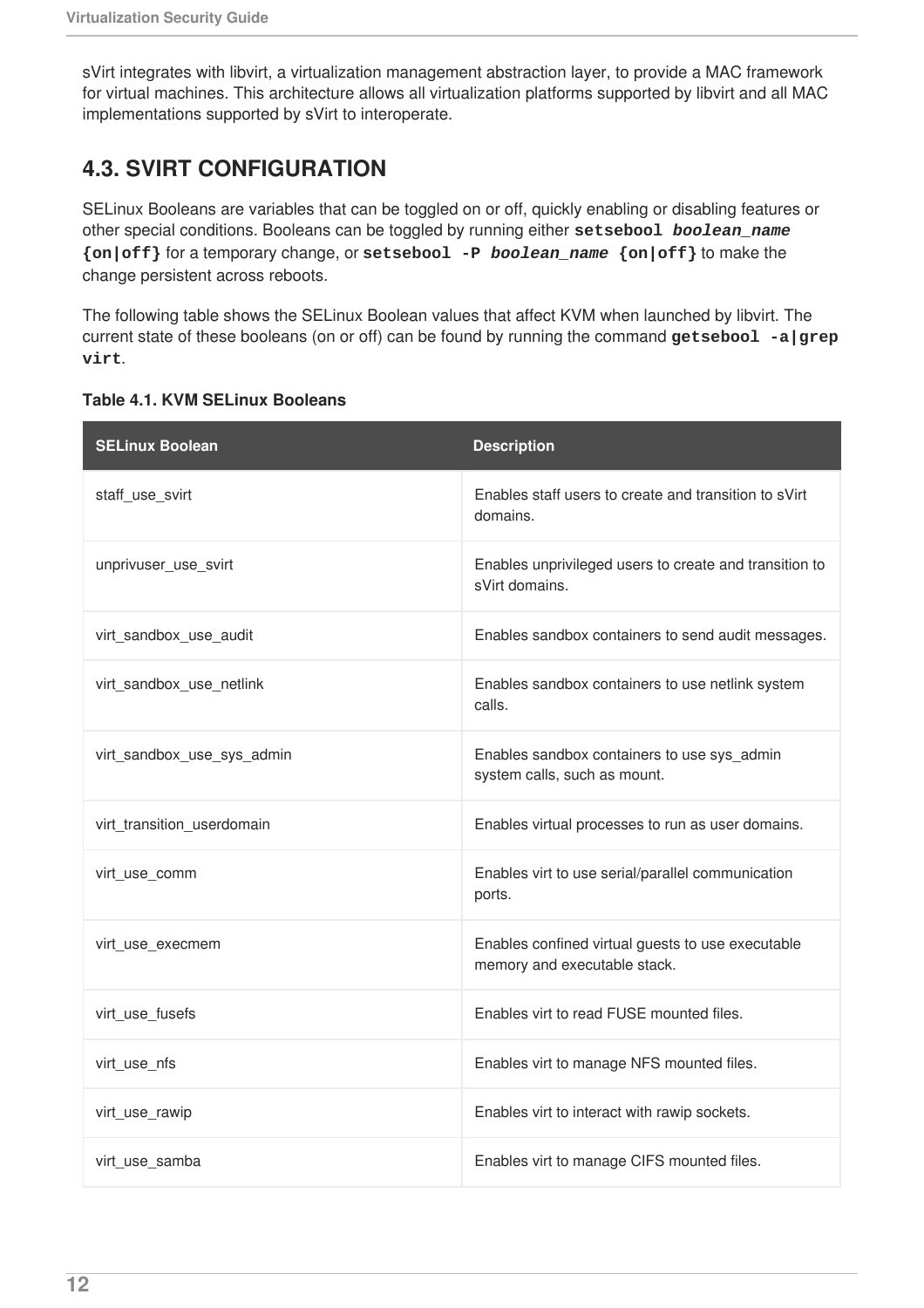<span id="page-16-1"></span>

| <b>SELinux Boolean</b> | <b>Description</b>                                               |
|------------------------|------------------------------------------------------------------|
| virt use sanlock       | Enables confined virtual guests to interact with the<br>sanlock. |
| virt use usb           | Enables virt to use USB devices.                                 |
| virt use_xserver       | Enables virtual machine to interact with the X Window<br>System. |



#### **NOTE**

For more information on SELinux Booleans, see the Red Hat Enterprise Linux SELinux Users and [Administrators](https://access.redhat.com/documentation/en-US/Red_Hat_Enterprise_Linux/7/html/SELinux_Users_and_Administrators_Guide/index.html) Guide.

## <span id="page-16-0"></span>**4.4. SVIRT LABELING**

Like other services under the protection of SELinux, sVirt uses process-based mechanisms, labels, and restrictions to provide extra security and control over guest instances. Labels are applied automatically to resources on the system based on the currently running virtual machines (dynamic), but can also be manually specified by the administrator (static), to meet any specific requirements that may exist.

To edit the sVirt label of a guest, use the **virsh edit** *guest\_name* command and add or edit **<seclabel>** elements as described in the sections below. **<seclabel>** can be used as a root element for the entire guest, or it can be specified as a sub-element of the **<source>** element for selecting a specific sVirt label of the given device.

For comprehensive information about the **<seclabel>** element, see the libvirt upstream [documentation.](https://libvirt.org/formatdomain.html#seclabel)

#### **4.4.1. Types of sVirt Labels**

The following table outlines the different sVirt labels that can be assigned to resources such as virtual machine processes, image files and shared content:

#### **Table 4.2. sVirt Labels**

| Type                                         | <b>SELinux Context</b>                               | <b>Description/Effect</b>                                                                                       |
|----------------------------------------------|------------------------------------------------------|-----------------------------------------------------------------------------------------------------------------|
| Virtual Machine Processes                    | system u:system r:svirt t:MCS1                       | MCS1 is a randomly selected<br>field. Currently approximately<br>500,000 labels are supported.                  |
| Virtual Machine Image                        | system u:object r:svirt image t:<br>MCS <sub>1</sub> | Only svirt_t processes with the<br>same MCS1 fields are able to<br>read/write these image files and<br>devices. |
| Virtual Machine Shared<br>Read/Write Content | system_u:object_r:svirt_image_t:s<br>0               | All <i>svirt t</i> processes are allowed<br>to write to the svirt_image_t:s0<br>files and devices.              |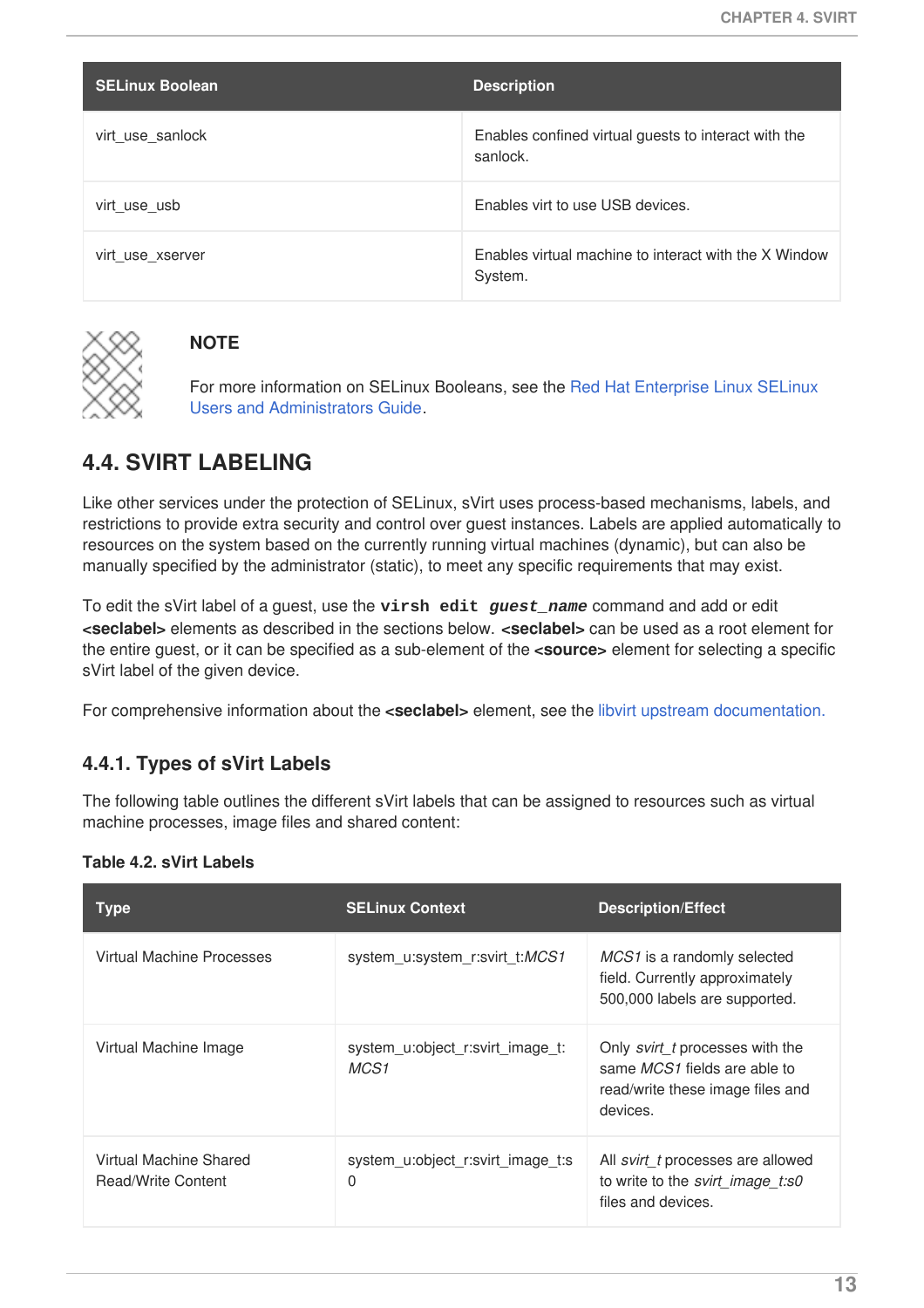| <b>Type</b>                                        | <b>SELinux Context</b>                         | <b>Description/Effect</b>                                                                                                               |
|----------------------------------------------------|------------------------------------------------|-----------------------------------------------------------------------------------------------------------------------------------------|
| Virtual Machine Shared Shared<br>Read Only content | system u:object r:svirt content t:<br>s0       | All svirt t processes are able to<br>read files/devices with this label.                                                                |
| Virtual Machine Image                              | system u:object r:virt content t:s<br>$\Omega$ | System default label used when<br>an image exits. No svirt t virtual<br>processes are allowed to read<br>files/devices with this label. |

#### **4.4.2. Dynamic Configuration**

Dynamic label configuration is the default labeling option when using sVirt with SELinux. See the following example which demonstrates dynamic labeling:

```
# ps -eZ | grep qemu-kvm
system_u:system_r:svirt_t:s0:c87,c520 27950 ? 00:00:17 qemu-kvm
```
In this example, the **qemu-kvm** process has a base label of **system\_u:system\_r:svirt\_t:s0**. The libvirt system has generated a unique MCS label of  $c87$ ,  $c520$  for this process. The base label and the MCS label are combined to form the complete security label for the process. Likewise, libvirt takes the same MCS label and base label to form the image label. This image label is then automatically applied to all host files that the VM is required to access, such as disk images, disk devices, PCI devices, USB devices, and kernel/initrd files. Each process is isolated from other virtual machines with different labels.

The following example shows the virtual machine's unique security label (with a corresponding MCS label of **c87,c520** in this case) as applied to the guest disk image file in **/var/lib/libvirt/images**:

```
# ls -lZ /var/lib/libvirt/images/*
  system_u:object_r:svirt_image_t:s0:c87,c520 image1
```
The following example shows dynamic labeling in the XML configuration for the guest:

```
<seclabel type='dynamic' model='selinux' relabel='yes'>
  <label>system_u:system_r:svirt_t:s0:c87,c520</label>
  <imagelabel>system_u:object_r:svirt_image_t:s0:c87,c520</imagelabel>
</seclabel>
```
#### **4.4.3. Dynamic Configuration with Base Labeling**

To override the default base security label in dynamic mode, the **<baselabel>** option can be configured manually in the XML guest configuration, as shown in this example:

```
<seclabel type='dynamic' model='selinux' relabel='yes'>
  <baselabel>system_u:system_r:svirt_custom_t:s0</baselabel>
  <label>system_u:system_r:svirt_custom_t:s0:c87,c520</label>
  <imagelabel>system_u:object_r:svirt_image_t:s0:c87,c520</imagelabel>
</seclabel>
```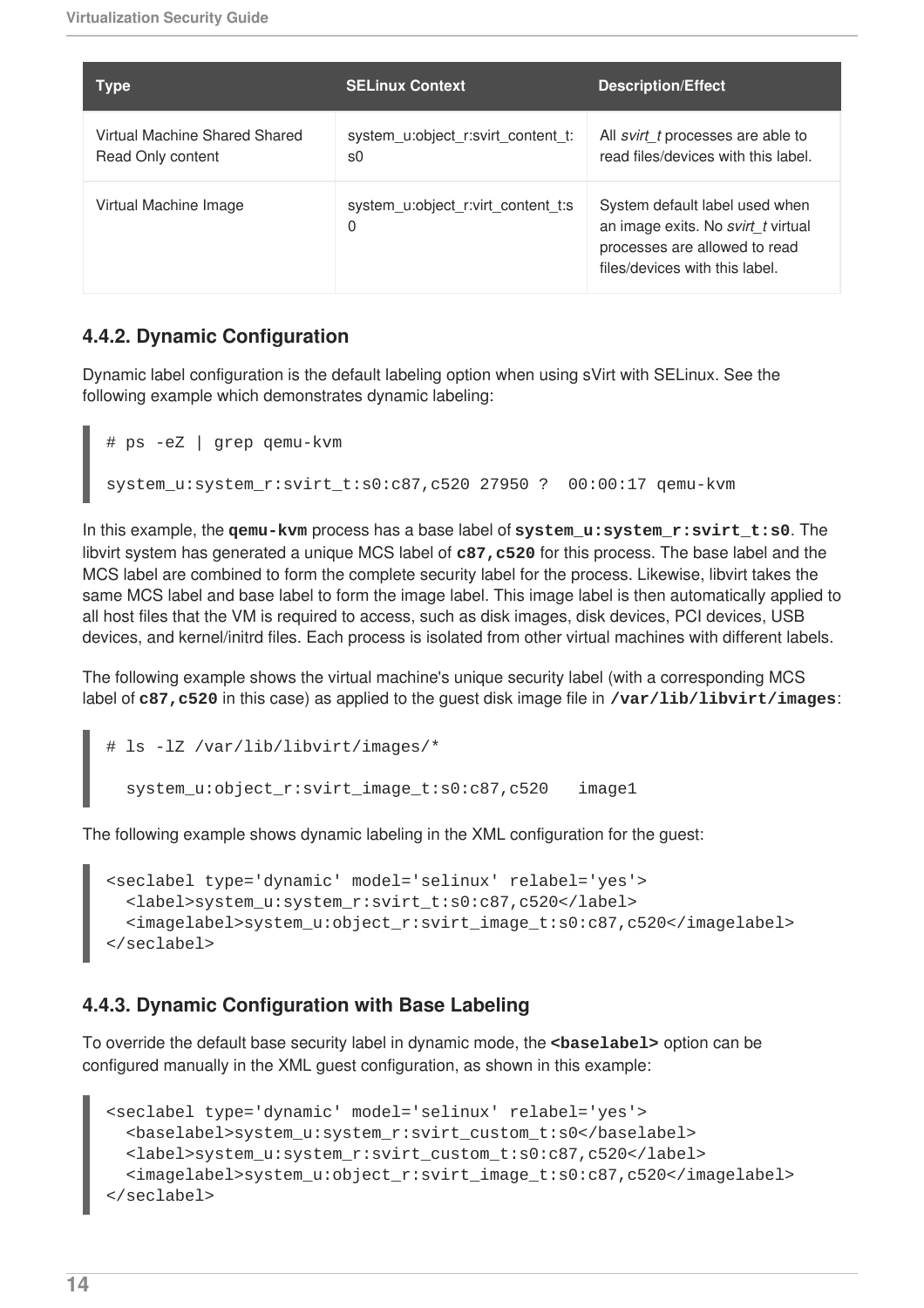#### **4.4.4. Static Configuration with Dynamic Resource Labeling**

Some applications require full control over the generation of security labels but still require libvirt to take care of resource labeling. The following guest XML configuration demonstrates an example of static configuration with dynamic resource labeling:

```
<seclabel type='static' model='selinux' relabel='yes'>
  <label>system_u:system_r:svirt_custom_t:s0:c87,c520</label>
</seclabel>
```
#### **4.4.5. Static Configuration without Resource Labeling**

Primarily used in multi-level security (MLS) and other strictly controlled environments, static configuration without resource relabeling is possible. Static labels allow the administrator to select a specific label, including the MCS/MLS field, for a virtual machine. Administrators who run staticallylabeled virtual machines are responsible for setting the correct label on the image files. The virtual machine will always be started with that label, and the sVirt system will never modify the label of a statically-labelled virtual machine's content. The following guest XML configuration demonstrates an example of this scenario:

```
<seclabel type='static' model='selinux' relabel='no'>
  <label>system_u:system_r:svirt_custom_t:s0:c87,c520</label>
</seclabel>
```
#### **4.4.6. sVirt Labeling and NFS**

To use sVirt labeling on a NFSv4.1 or NFSv4.2 file system, you need to change the SELinux context to **virt\_var\_lib\_t** for the root of the NFS directory that you are exporting for guest sharing. For example, if you are exporting the **/exports/nfs/** directory, use the following commands:

```
# semanage fcontext -a -t virt_var_lib_t '/exports/nfs/'
 restorecon -Rv /exports/nfs/
```
In addition, when **libvirt** dynamically generates an sVirt label for a guest virtual machines on a NFS volume, it only guarantees label uniqueness within a single host. This means that if a high number of guests across multiple hosts share a NFS volume, it is possible for duplicate labels to occur, which creates a potential vulnerability.

To avoid this situation, do one of the following:

- Use a different NFS volume for each virtualization host. In addition, when performing guest migration, copy the guest storage by using the **[--migrate-disks](https://access.redhat.com/documentation/en-US/Red_Hat_Enterprise_Linux/7/html/Virtualization_Deployment_and_Administration_Guide/chap-KVM_live_migration.html)** and **--copy-storageall** options.
- When creating a new guest with the **virt-install** command, set a static label for the guest by:
	- Using the **--security** option. For example:

```
# virt-install --name guest1-rhel7 --memory 2048 --vcpus 2 --disk
size=8 --cdrom /home/username/Downloads/rhel-workstation-7.4-
x86_64-dvd.iso --os-variant rhel7 --security
model=selinux,label='system_u:object_r:svirt_image_t:s0:c100,c200
'
```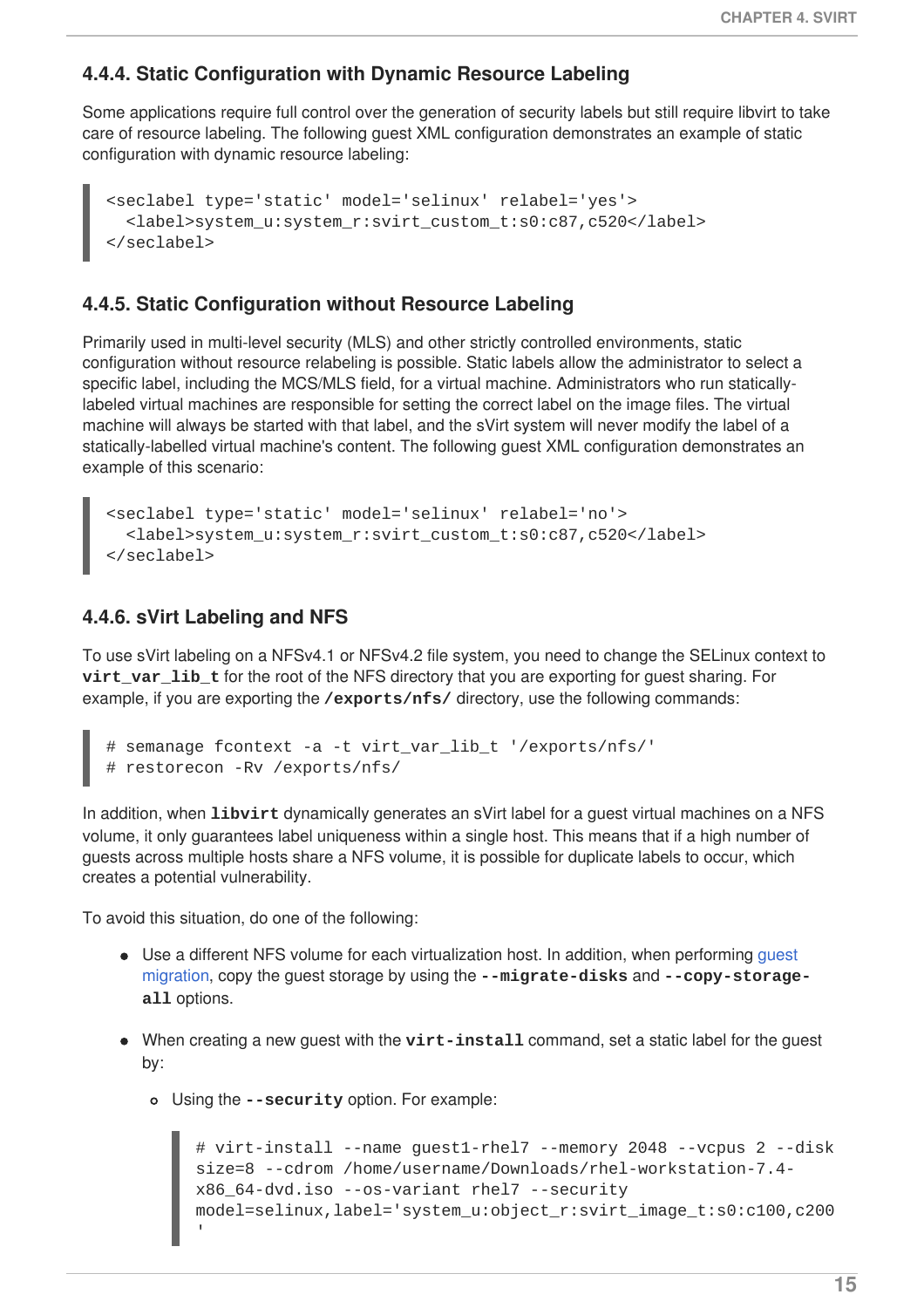$\blacksquare$ 

This sets the security label for all disks on the guest.

Using the **--disk** option with the *seclabel* parameter. For example:

```
# virt-install --name guest1-rhel7 --memory 2048 --vcpus 2 --disk
/path/to/disk.img,seclabel.model=selinux,seclabel.label='system_u
:object_r:svirt_image_t:s0:c100,c200' --cdrom
/home/username/Downloads/rhel-workstation-7.4-x86_64-dvd.iso --
os-variant rhel7
```
This sets the security label only on the specified disks.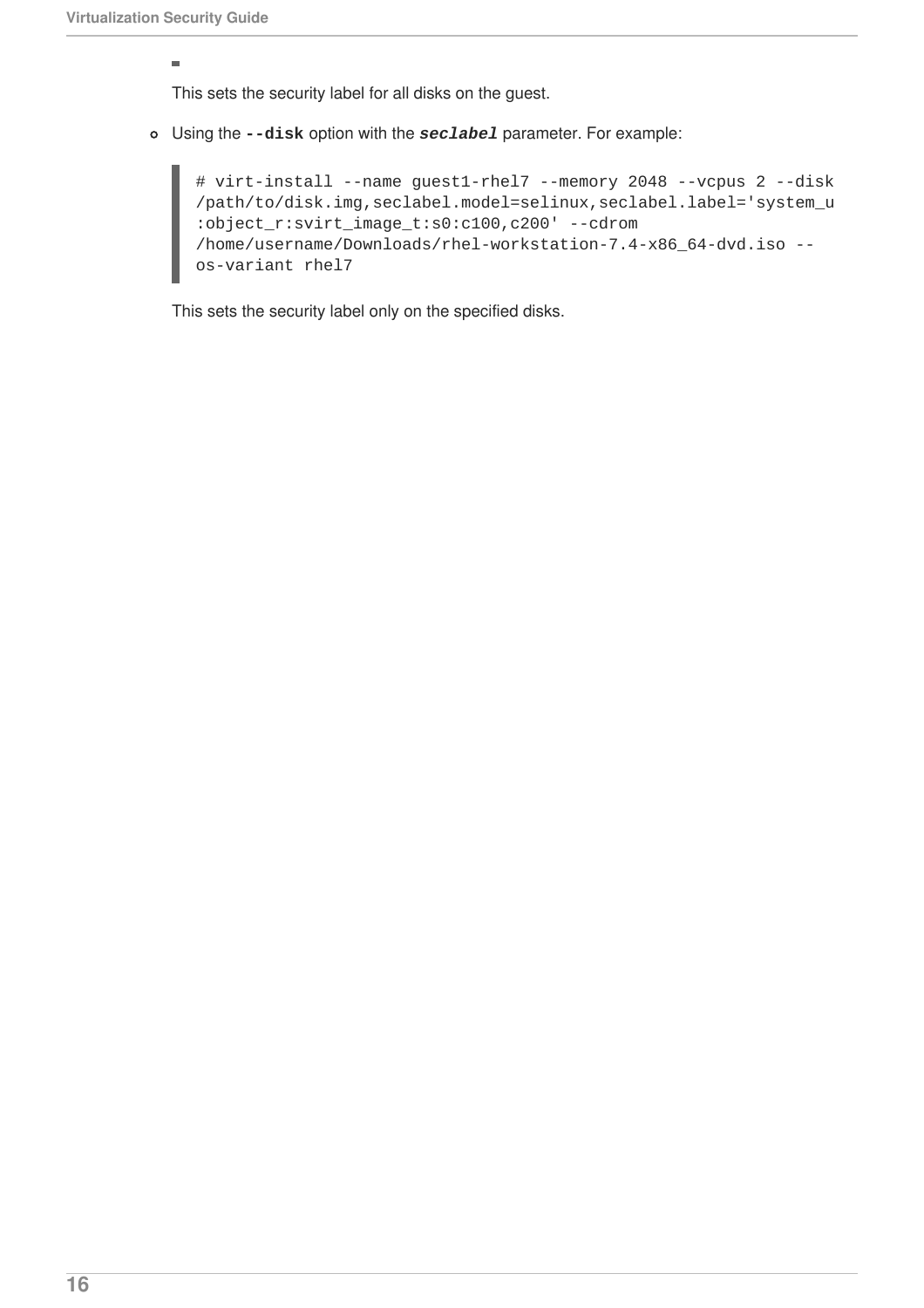# <span id="page-20-0"></span>**CHAPTER 5. NETWORK SECURITY IN A VIRTUALIZED ENVIRONMENT**

# <span id="page-20-1"></span>**5.1. NETWORK SECURITY OVERVIEW**

In almost all situations, the network is the only way to access systems, applications, and management interfaces. As networking plays such a critical role in the management of virtualized systems and the availability of their hosted applications, it is very important to ensure that the network channels both to and from the virtualized systems are secure.

Securing the network allows administrators to control access and protect sensitive data from information leaks and tampering.

# <span id="page-20-2"></span>**5.2. NETWORK SECURITY RECOMMENDED PRACTICES**

Network security is a critical part of a secure virtualization infrastructure. See the following recommended practices for securing the network:

- Ensure that remote management of the system takes place only over secured network channels. Tools such as SSH and network protocols such as TLS or SSL provide both authentication and data encryption to assist with secure and controlled access to systems.
- Ensure that guest applications transferring sensitive data do so over secured network channels. If protocols such as TLS or SSL are not available, consider using one like IPsec.
- Configure firewalls and ensure they are activated at boot. Only network ports needed for the use and management of the system should be allowed. Test and review firewall rules regularly.

### **5.2.1. Securing Connectivity to SPICE**

The SPICE remote desktop protocol supports SSL/TLS which should be enabled for all of the SPICE communication channels (main, display, inputs, cursor, playback, record).

### **5.2.2. Securing Connectivity to Storage**

You can connect virtualized systems to networked storage in many different ways. Each approach presents different security benefits and concerns, but the same security principles apply to each: authenticate the remote store pool before use, and protect the confidentiality and integrity of the data while it is being transferred.

The data must also remain secure while it is stored. Red Hat recommends that data is encrypted or digitally signed before storing, or both.



#### **NOTE**

For more information on networked storage, see the Storage Pools chapter of the *Red Hat Enterprise Linux Virtualization Deployment and [Administration](https://access.redhat.com/documentation/en-US/Red_Hat_Enterprise_Linux/7/html/Virtualization_Deployment_and_Administration_Guide/chap-Storage_pools.html) Guide*.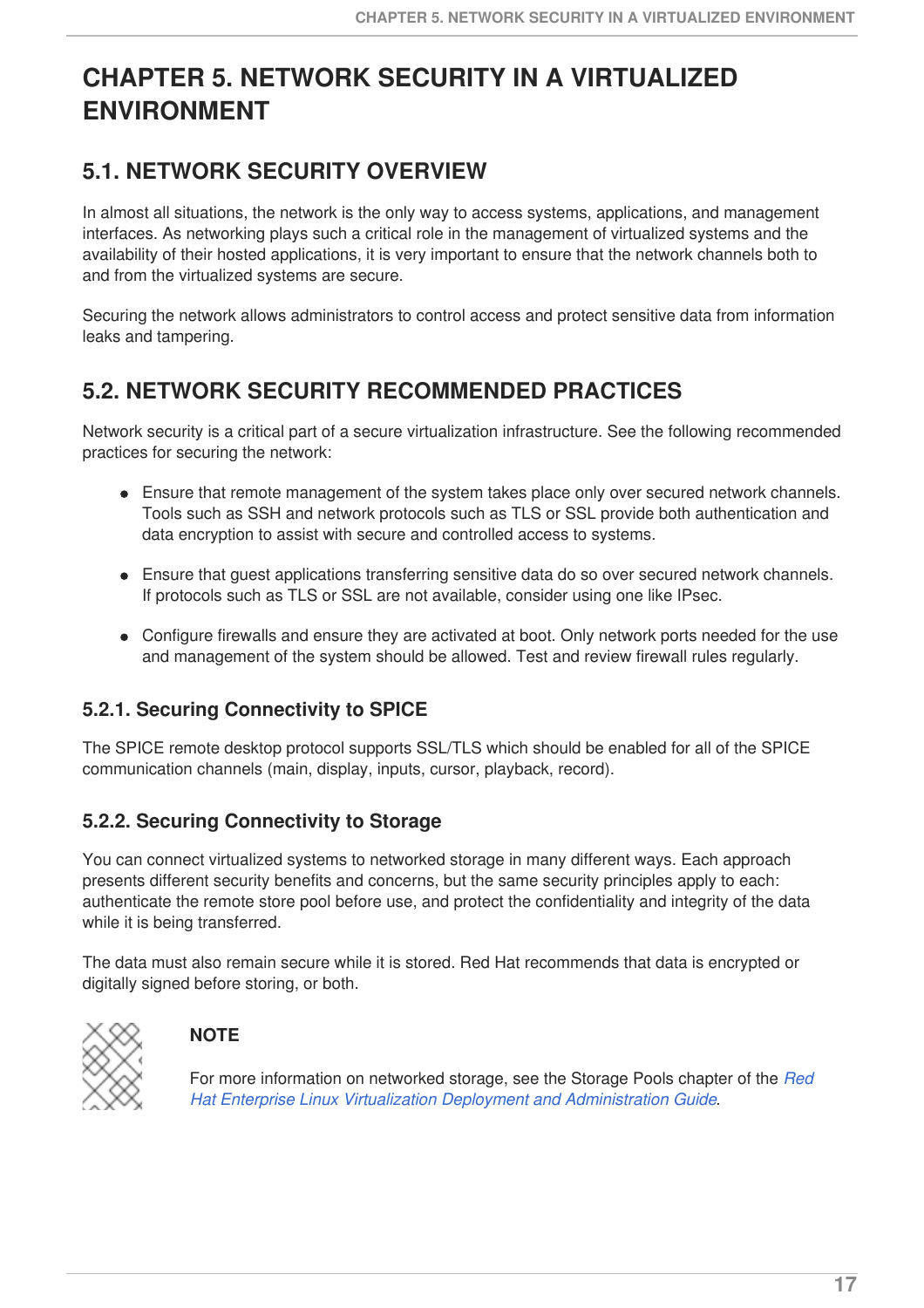# <span id="page-21-0"></span>**APPENDIX A. FURTHER INFORMATION**

# <span id="page-21-1"></span>**A.1. SELINUX AND SVIRT**

Further information on SELinux and sVirt:

- Main SELinux website: https://www.nsa.gov/what-we[do/research/selinux/documentation/assets/files/presentations/2004-ottawa-linux-symposium-bof](https://www.nsa.gov/what-we-do/research/selinux/documentation/assets/files/presentations/2004-ottawa-linux-symposium-bof-presentation.pdf)presentation.pdf.
- SELinux documentation: https://www.nsa.gov/what-we[do/research/selinux/documentation/index.shtml.](https://www.nsa.gov/what-we-do/research/selinux/documentation/index.shtml)
- Main sVirt website: [http://selinuxproject.org/page/SVirt.](http://selinuxproject.org/page/SVirt)
- Dan Walsh's blog: [http://danwalsh.livejournal.com/.](http://danwalsh.livejournal.com/)

# <span id="page-21-2"></span>**A.2. VIRTUALIZATION SECURITY**

Further information on virtualization security:

NIST (National Institute of Standards and Technology) full virtualization security guidelines: [http://www.nist.gov/itl/csd/virtual-020111.cfm.](http://www.nist.gov/itl/csd/virtual-020111.cfm)